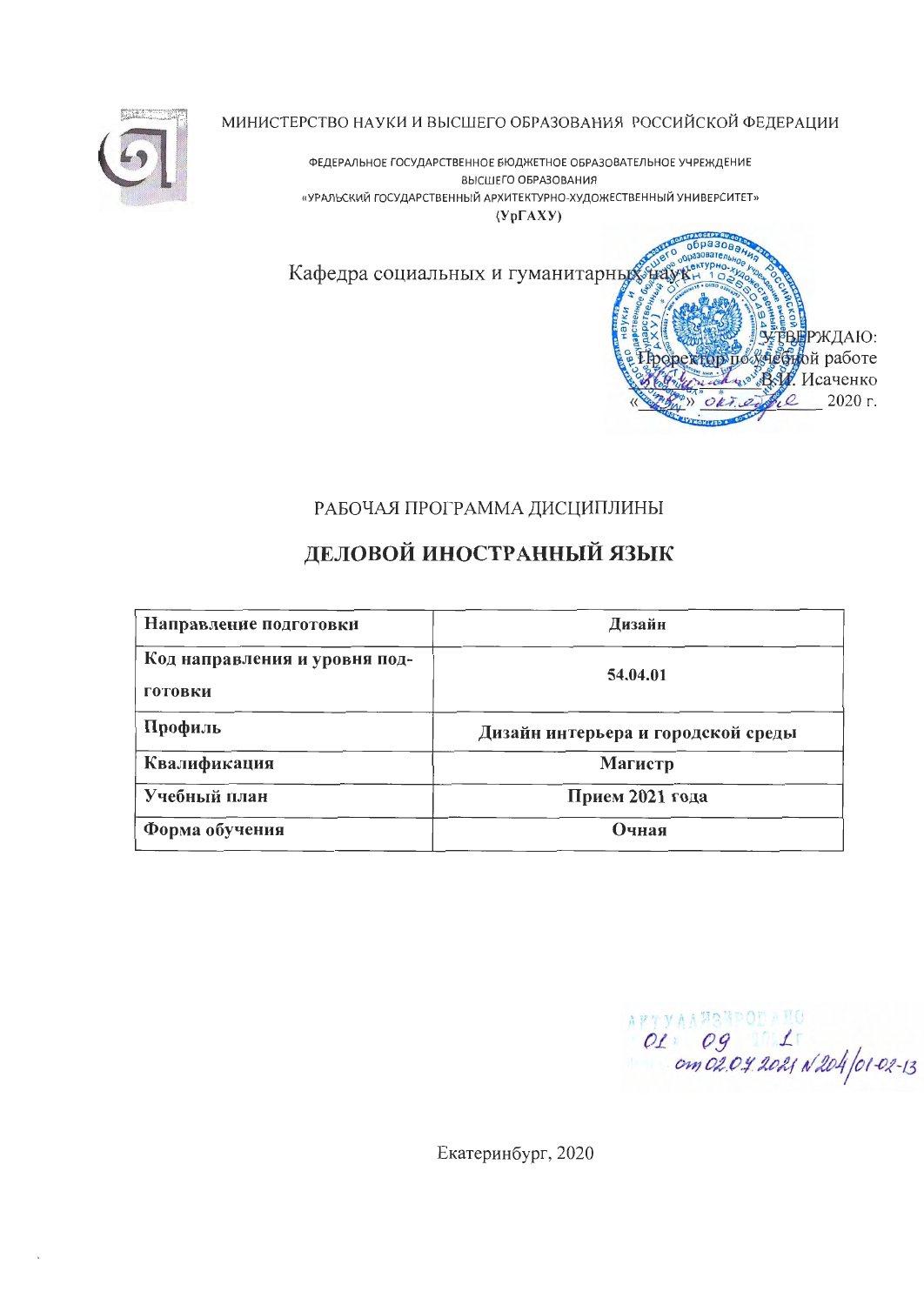#### ОБЩАЯ ХАРАКТЕРИСТИКА ДИСЦИПЛИНЫ  $\mathbf{1}$

## ДЕЛОВОЙ ИНОСТРАННЫЙ ЯЗЫК

#### Место дисциплины в структуре образовательной программы, связи с другими дис- $1.1$ пиплинами:

Дисциплина ДЕЛОВОЙ ИНОСТРАННЫЙ ЯЗЫК является элективной дисциплиной образовательной программы. Данная дисциплина основывается на предшествующей подготовке по иностранному языку, взаимосвязана с дисциплинами «Дизайн-проектирование», «Теория культуры, искусства и дизайна». Знания, умения и навыки, полученные в процессе изучения дисциплины «Деловой иностранный язык», используются в «Дизайн-проектировании» и научно-исследовательской работе.

#### Краткий план построения процесса изучения дисциплины:  $1.2$

Процесс изучения дисциплины включает практические занятия и самостоятельную работу студентов. Основные формы интерактивного обучения: творческие домашние задания; работа в малых группах; дискуссия. В ходе изучения дисциплины студенты осуществляют подготовку и сдачу внеаудиторного чтения по профилю обучения в объеме 20 000 печатных знаков в каждом учебном семестре; выполняют контрольную работу на применение разных видов чтения для решения конкретных задач по поиску и обработке полученной информации (аудиторно, устно); выполняют письменные домашние задания (написание аннотации статьи, реферирование статьи, составление пояснительной записки, презентации, написание доклада, тезисов и делового письма); участвуют в дискуссиях на разговорные темы, заявленные в содержании дисциплины.

Форма заключительного контроля при промежуточной аттестации - зачет (1 семестр) и зачет с оценкой (2 семестр). Для проведения промежуточной аттестации по дисциплине создан фонд оценочных средств.

Оценка по дисциплине носит интегрированный характер, учитывающий посещаемость студентами аудиторных занятий, результаты оценивания участия студентов в аудиторных занятиях, качества и своевременности выполнения письменных домашних заданий, сдачи устных высказываний на пройденные темы, сдачи внеаудиторного чтения и зачетов.

#### 1.3. Планируемые результаты обучения по дисциплине:

Процесс изучения дисциплины направлен на формирование элементов следующих компетенций в соответствии с ФГОС ВО и ОПОП ВО по направлению подготовки 54.04.01 Дизайн:

| Категория компетенций | Код и наименование компетенций                                                                                                                                                            | Индикаторы достижения ком-<br>петенций                                                                                                                                                                                                                                                                                       |
|-----------------------|-------------------------------------------------------------------------------------------------------------------------------------------------------------------------------------------|------------------------------------------------------------------------------------------------------------------------------------------------------------------------------------------------------------------------------------------------------------------------------------------------------------------------------|
| Коммуникация          | УК-4. Способен применять совре-<br>менные коммуникативные техно-<br>логии, в том числе на иностран-<br>ном(ых) языке(ах), для академиче-<br>ского и профессионального взаи-<br>модействия | $YK-4.1$ .<br>знает модели коммуникации и<br>алгоритмы организации об-<br>щения в академической и<br>профессиональной среде;<br>$YK-4.2.$<br>умеет составлять деловую до-<br>кументацию и редактировать<br>профессиональные тексты<br>(рефераты, эссе, обзоры, ста-<br>тьи и т.д.), в том числе на<br>иностранном языке(ах); |

#### Таблица 1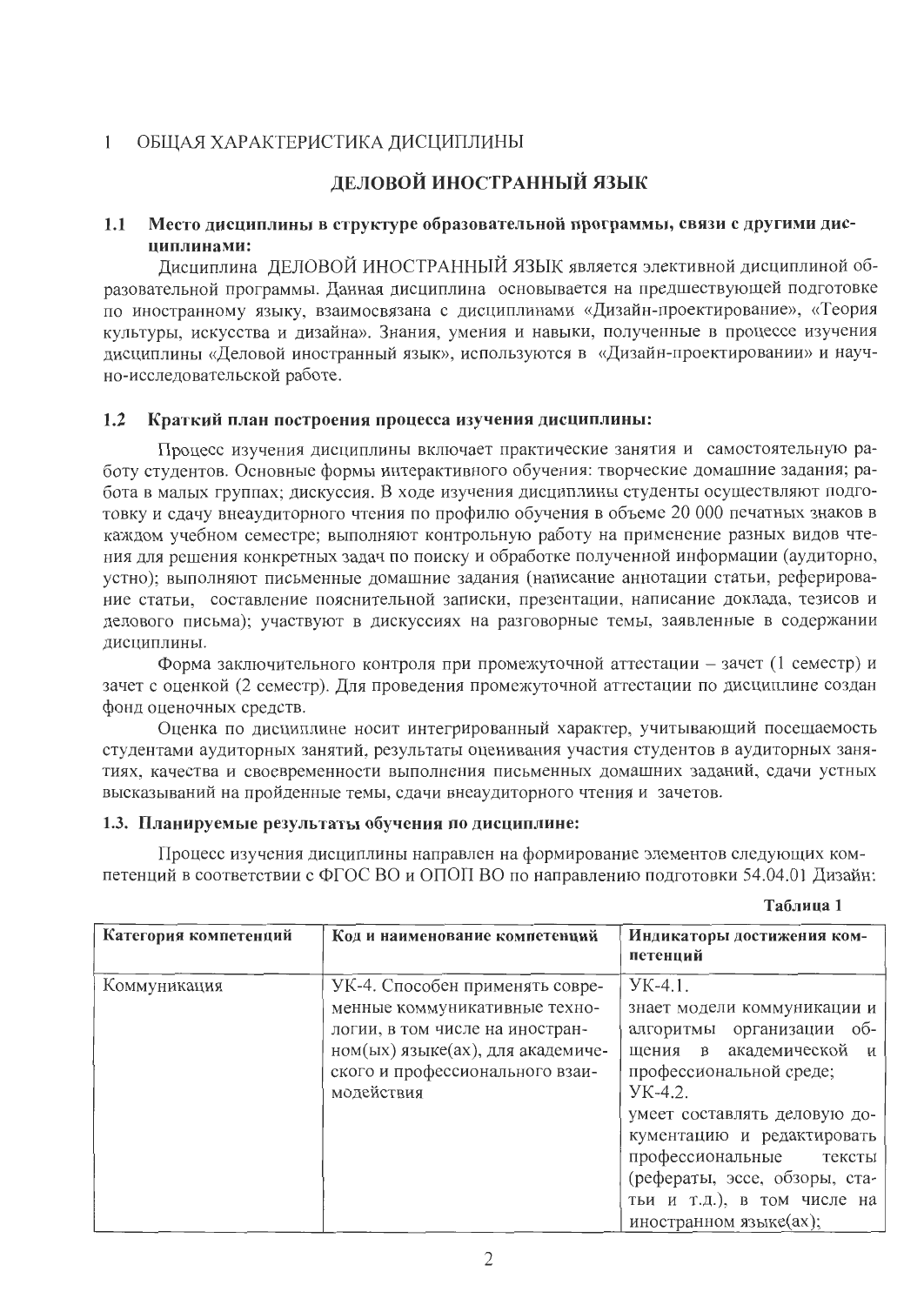| $YK-4.3.$                  |
|----------------------------|
| умеет выбирать оптимальные |
| методы и средства общения  |
| для достижения коммуника-  |
| тивных целей.              |

Планируемый результат изучения дисциплины в составе названных компетенций:

Способность вести научную и профессиональную дискуссию, используя знание иностранного языка как средства делового общения во время осуществления проектной, творческой, научной, производственной и общекультурной деятельности.

В результате изучения дисциплины обучающийся должен:

Знать и понимать иностранный язык как средство делового общения в объеме, достаточном для решения профессиональных коммуникативных задач в рамках изучаемых тем.

#### Уметь:

а) применять знание и понимание иностранного языка как средства делового общения в профессиональной деятельности;

б) выносить суждения по основным профессиональным вопросам в рамках изучаемых разговорных Tem:

в) комментировать данные и результаты, связанные с областью изучения коллегам и преподавателю.

Демонстрировать навыки и опыт деятельности с использованием полученных знаний и умений для создания письменной речи в рамках письменных работ и при осуществлении дискуссии на разговорные темы, заявленные в содержании дисциплины.

|                                           |       |     |              |   | Таблица 2      |  |  |  |
|-------------------------------------------|-------|-----|--------------|---|----------------|--|--|--|
|                                           | Всего |     | По семестрам |   |                |  |  |  |
| Трудоемкость дисциплины                   |       |     | 2            | 3 | $\overline{4}$ |  |  |  |
| Зачетных единиц (з.е.)                    | 6     | 3   | 3            |   |                |  |  |  |
| Часов (час)                               | 216   | 108 | 108          |   |                |  |  |  |
| Контактная работа<br>(минимальный объем): | 72    | 36  | 36           |   |                |  |  |  |
| По видам учебных занятий:                 |       |     |              |   |                |  |  |  |
| Аудиторные занятия всего, в т.ч.          | 72    | 36  | 36           |   |                |  |  |  |
| Лекции (Л)                                |       |     |              |   |                |  |  |  |
| Практические занятия (ПЗ)                 | 72    | 36  | 36           |   |                |  |  |  |
| Семинары (С)                              |       |     |              |   |                |  |  |  |
| Другие виды занятий (Др)                  |       |     |              |   |                |  |  |  |
| Консультации (10% от Л, ПЗ, С, Др)        |       |     |              |   |                |  |  |  |
| Самостоятельная работа всего, в т.ч.      | 144   | 72  | 72           |   |                |  |  |  |
| Курсовой проект (КП)                      |       |     |              |   |                |  |  |  |
| Курсовая работа (КР)                      |       |     |              |   |                |  |  |  |
| Расчетно-графическая работа (РГР)         |       |     |              |   |                |  |  |  |
| Графическая работа (ГР)                   |       |     |              |   |                |  |  |  |
| Расчетная работа (PP)                     |       |     |              |   |                |  |  |  |
| Pe $\phi$ epar $(P)$                      |       |     |              |   |                |  |  |  |
| Практическая внеаудиторная (домаш-        |       |     |              |   |                |  |  |  |
| няя) работа (ПВР, ДР)                     |       |     |              |   |                |  |  |  |
| Творческая работа (эссе, клаузура)        |       |     |              |   |                |  |  |  |
| Подготовка к контрольной работе           |       |     |              |   |                |  |  |  |
| Подготовка к экзамену, зачету             | 8     | 4   | 4            |   |                |  |  |  |

### 1.4. Объем лиспиплины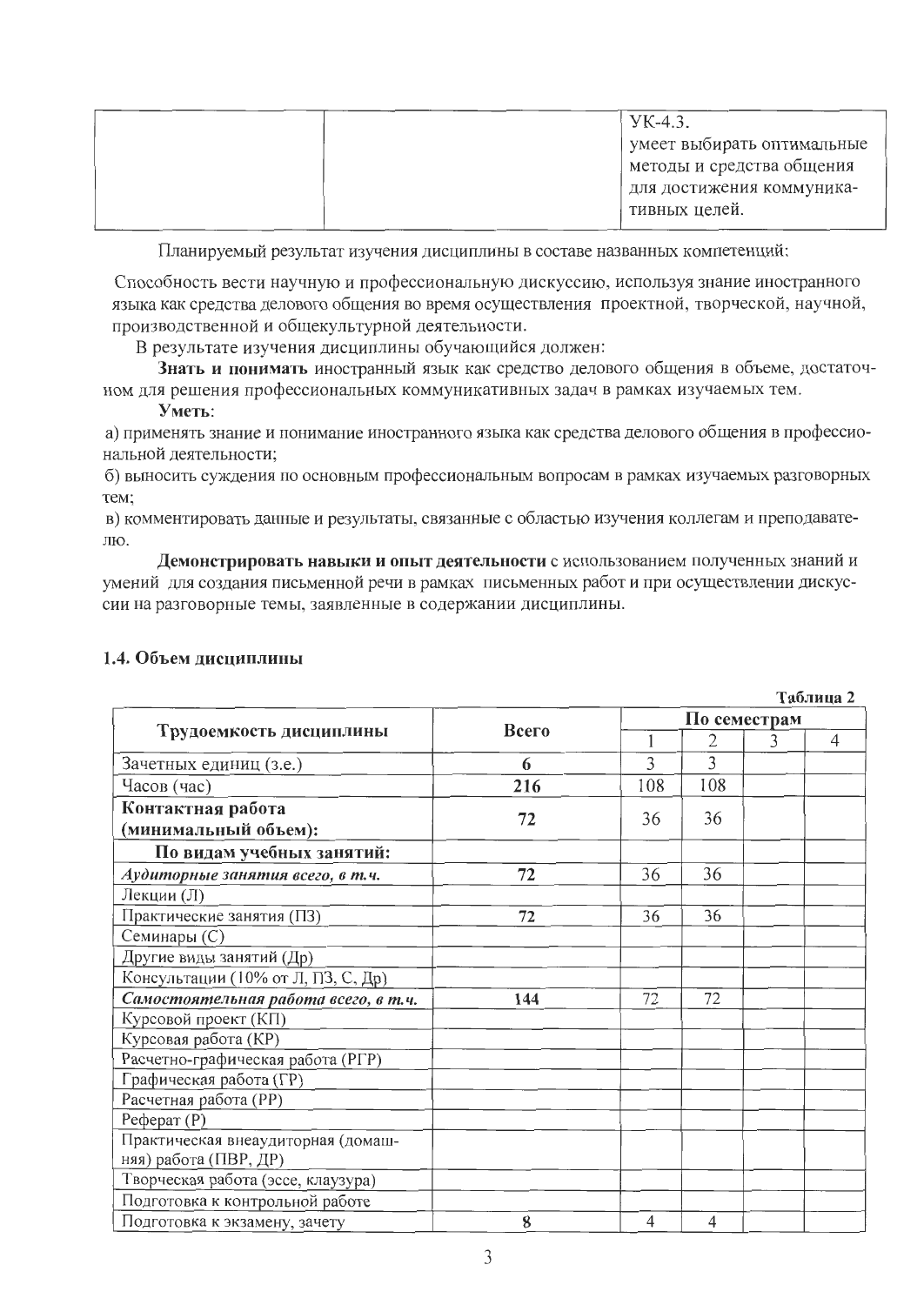|                                                                                        |       |       | По семестрам |  |  |  |  |
|----------------------------------------------------------------------------------------|-------|-------|--------------|--|--|--|--|
| Трудоемкость дисциплины                                                                | Всего |       |              |  |  |  |  |
| Другие виды самостоятельных занятий<br>(подготовка к занятиям)                         | 136   | 68    | 68           |  |  |  |  |
| Форма промежуточной аттестации по<br>дисциплине (зачет, зачет с оценкой, эк-<br>замен) |       | зачет | 30           |  |  |  |  |

#### СОДЕРЖАНИЕ ДИСЦИПЛИНЫ  $\overline{2}$

Таблица 3 Код Тема раздела, темы Возможности дальнейшего продолжения образования (конкурсы, гранты, стипендии для студентов в России и за рубежом)  $T.1$ Дизайн как вид человеческой деятельности (подходы к дизайну, взаимосвязь  $T.2$ различных видов дизайна, дизайн-проектирование). Современное состояние дизайна (направления, выдающиеся дизайнеры, международные выставки, фестивали, проблемы дизайна).  $T.3$ Деятельность дизайнера в условиях современного рынка. Проект T.4

#### $\mathbf{3}$ РАСПРЕДЕЛЕНИЕ УЧЕБНОГО ВРЕМЕНИ

#### $3.1$ Распределение аудиторных занятий и самостоятельной работы по разделам дисциплины

|         |                 |                                                           |       |        |                                     |                                                                                 |                             | Таблица 4                                                                                                                       |  |
|---------|-----------------|-----------------------------------------------------------|-------|--------|-------------------------------------|---------------------------------------------------------------------------------|-----------------------------|---------------------------------------------------------------------------------------------------------------------------------|--|
|         |                 |                                                           |       |        | Аудиторные занятия (час.)           |                                                                                 |                             |                                                                                                                                 |  |
| Семестр | Неделя семестра | Тема                                                      | ВСЕГО | Лекции | Практ.<br>занятия,<br>семина-<br>pы | <b>B</b> TOM<br>числе в<br>форме<br>практи-<br>ческой<br>подго-<br><b>ТОВКИ</b> | Самост.<br>работа<br>(час.) | Оценочные сред-<br>ства текущего<br>контроля успе-<br>ваемости                                                                  |  |
|         | $1-9$           | Возможности даль-<br>нейшего продолже-<br>ния образования | 54    |        | 18                                  |                                                                                 | 36                          | Домашние зада-<br>ния: работа с тек-<br>стами, устные вы-<br>сказывания, вне-<br>аудиторное чте-<br>ние                         |  |
|         | $10 - 18$       | Дизайн как вид че-<br>ловеческой дея-<br>тельности        | 54    |        | 18                                  |                                                                                 | 36                          | Домашние зада-<br>ния: работа с тек-<br>стами, письмен-<br>ные работы, уст-<br>ные высказыва-<br>ния, внеаудитор-<br>ное чтение |  |
|         |                 | Итого за 1 семестр:                                       | 108   |        | 36                                  |                                                                                 | 72                          | зачет                                                                                                                           |  |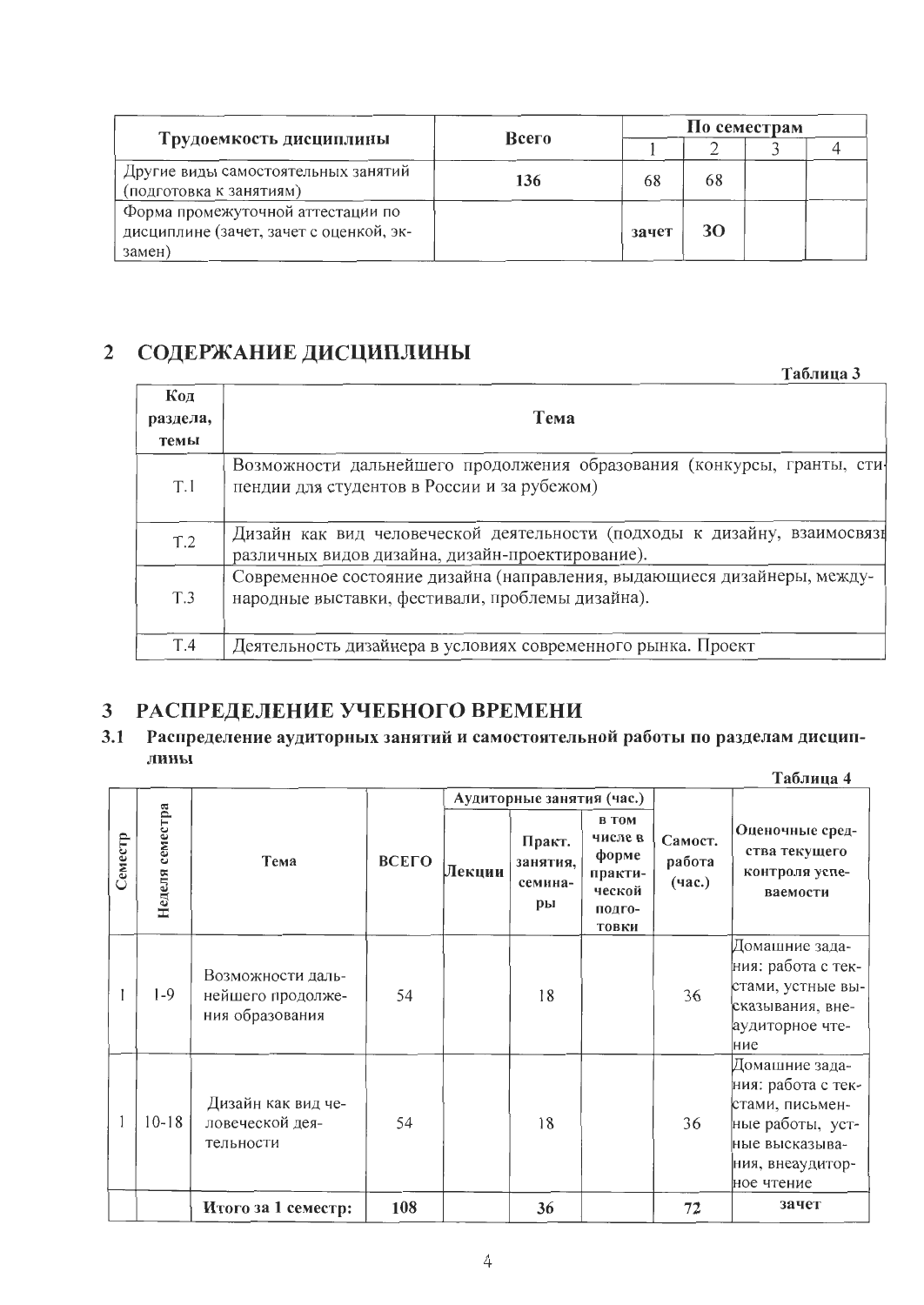|                |                 |                                                                          |                 |  | Аудиторные занятия (час.)           |                                                                                 |                             |                                                                                                                                 |  |
|----------------|-----------------|--------------------------------------------------------------------------|-----------------|--|-------------------------------------|---------------------------------------------------------------------------------|-----------------------------|---------------------------------------------------------------------------------------------------------------------------------|--|
| Семестр        | Неделя семестра | Тема                                                                     | ВСЕГО<br>Лекции |  | Практ.<br>занятия,<br>семина-<br>ры | <b>B</b> TOM<br>числе в<br>форме<br>практи-<br>ческой<br>подго-<br><b>ТОВКИ</b> | Самост.<br>работа<br>(час.) | Оценочные сред-<br>ства текущего<br>контроля успе-<br>ваемости                                                                  |  |
| $\overline{2}$ | $1-9$           | Современное со-<br>стояние дизайна                                       | 54              |  | 18                                  |                                                                                 | 36                          | Домашние зада-<br>ния: работа с тек-<br>стами, письмен-<br>ные работы, уст-<br>ные высказыва-<br>ния, внеаудитор-<br>ное чтение |  |
| $\overline{2}$ | $10 - 18$       | Деятельность дизай-<br>нера в условиях со-<br>временного рынка<br>Проект | 54              |  | 18                                  |                                                                                 | 36                          |                                                                                                                                 |  |
|                |                 | Итого за 2 семестр:                                                      | 108             |  | 36                                  |                                                                                 | 72                          | Зачет с оценкой                                                                                                                 |  |
|                |                 | Итого:                                                                   | 216             |  | 72                                  |                                                                                 | 144                         |                                                                                                                                 |  |

 $3.2$ Другие виды занятий

Не предусмотрено.

#### $3.3$ Мероприятия самостоятельной работы и текущего контроля.

#### 3.3.1 Примерный перечень практических внеаудиторных (домашних) работ:

аннотация статьи, реферирование статьи, пояснительная записка, презентация, доклад, тезисы научной статьи, деловое письмо.

## 3.3.2 Примерная тематика контрольных работ:

Предусмотрено просмотровое, ознакомительное и изучающее чтение профессионально ориентированной литературы по профилю обучения.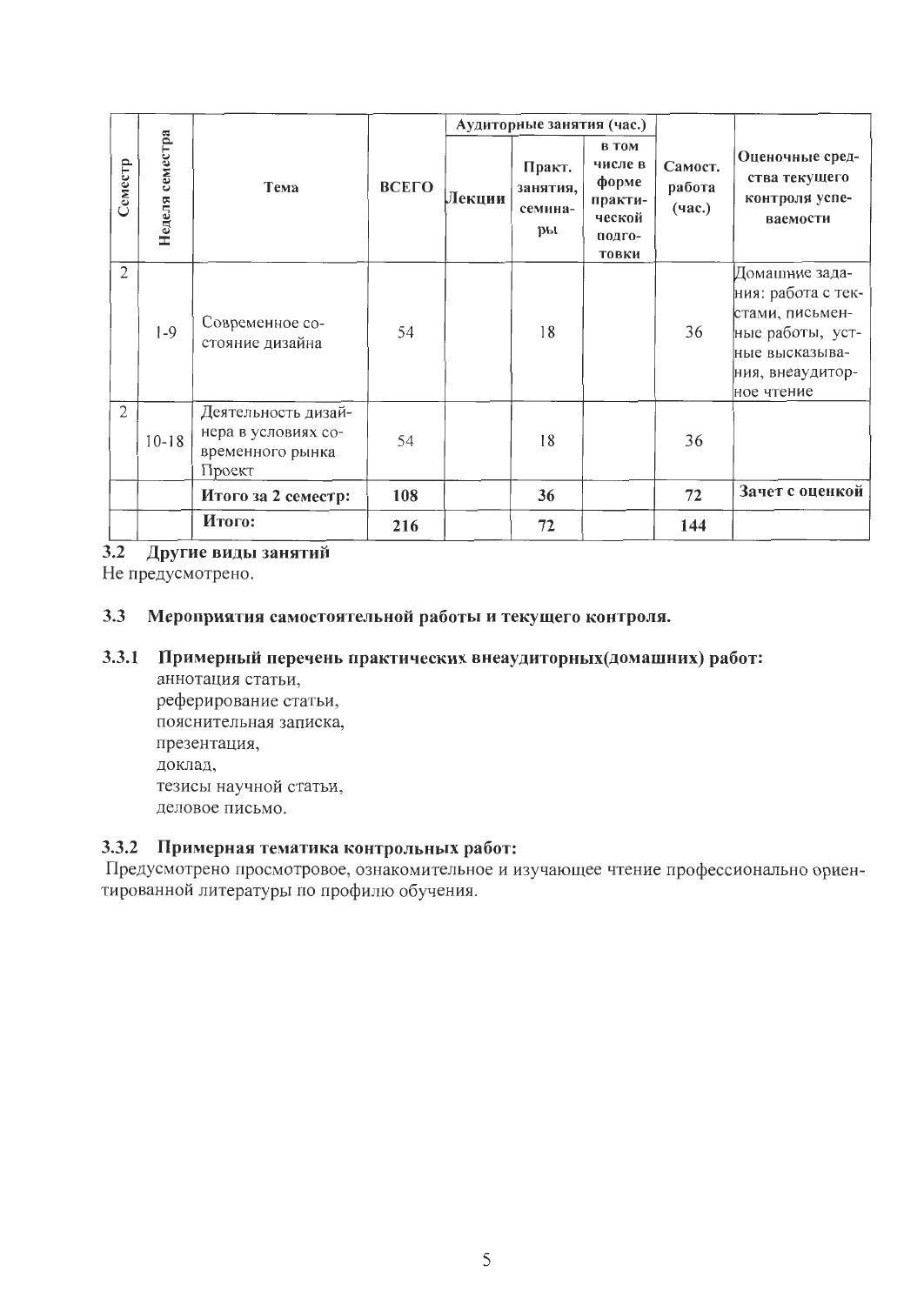#### ПРИМЕНЯЕМЫЕ ТЕХНОЛОГИИ ОБУЧЕНИЯ  $\blacktriangleleft$

|                                            |                       |            |                                   |                    |                                                   |                                 |                                    |           |                      |                                                                                                     |                                         |                             |                                                   | Таблица 5                                    |                         |
|--------------------------------------------|-----------------------|------------|-----------------------------------|--------------------|---------------------------------------------------|---------------------------------|------------------------------------|-----------|----------------------|-----------------------------------------------------------------------------------------------------|-----------------------------------------|-----------------------------|---------------------------------------------------|----------------------------------------------|-------------------------|
|                                            |                       |            |                                   |                    | Активные методы обучения                          |                                 |                                    |           |                      |                                                                                                     |                                         |                             | Дистанционные образовательные-                    |                                              |                         |
|                                            |                       |            |                                   |                    |                                                   |                                 |                                    |           |                      |                                                                                                     |                                         |                             | технологии и электронное обучение                 |                                              |                         |
| Код<br>раздела,<br>темы<br>дисцип-<br>лины | задания<br>Творческие | Кейс-метод | игра<br>ролевая<br>ИЛИ<br>Деловая | Разработка проекта | МИНИ<br>$\approx$<br>Работа в команде,<br>группах | развивающей кооперации<br>Метод | Обсуждение и разрешение<br>проблем | Дискуссия | Эвристическая беседа | системе электронного<br>Электронные учебные курсы, раз-<br>обучения Moodle<br>$\approx$<br>мещенные | Виртуальные практикумы и тренаже-<br>ры | Вебинары и видеоконференции | ce-<br>web-конференции и<br>минары<br>Асинхронные | Совместная работа и разработка кон-<br>тента | Другие (указать, какие) |
| 1.                                         |                       |            |                                   |                    | $\ast$                                            |                                 |                                    | $\ast$    |                      | $\ast$                                                                                              |                                         |                             |                                                   |                                              |                         |
| 2.                                         |                       |            |                                   |                    | $\ast$                                            |                                 |                                    | $\ast$    |                      | $\ast$                                                                                              |                                         |                             |                                                   |                                              |                         |
| 3.                                         | $\ast$                |            |                                   |                    | $\ast$                                            |                                 | *                                  | $\ast$    |                      | $\ast$                                                                                              |                                         |                             |                                                   |                                              |                         |
| 4.                                         |                       |            |                                   |                    | $\ast$                                            |                                 | $\ast$                             | $\ast$    |                      |                                                                                                     |                                         |                             |                                                   |                                              |                         |

## 5 УЧЕБНО-МЕТОДИЧЕСКОЕ И ИНФОРМАЦИОННОЕ ОБЕСПЕЧЕНИЕ ДИСЦИПЛИНЫ

#### Рекомендуемая литература  $5.1$

### 5.1.1 Основная литература

- 1) Шевелева С. А. Деловой английский : учеб. пособие для вузов / С. А. Шевелева. 2-е изд., перераб. и доп. - М. : ЮНИТИ-ДАНА, 2014. - 382 с. - Режим доступа: http://biblioclub.ru/index.php?page=book&id=436816
- 2) Попова И. Н. Французский язык: учеб. для 1 курса вузов и фак. иностр. яз. / И. Н. Попова, Ж. А. Казакова, Г. М. Ковальчук. - М. : Нестор Академик, 2014. - 576 с.

### 5.1.2 Дополнительная литература

- 1) Уверенное общение в деловом английском: учеб. пособие. / Т. С. Гусева. М.: Владос. 2014.
- 2) Академическое письмо: статьи IMRAD : учеб. пособие для аспирантов / Н. Г. Попова. -Екатеринбург : ИФиП УрО РАН, 2014. - 160 с.
- 3) Лангнер, А.Н. Le Français des Affaires. Деловой французский язык [Электронный ресурс]: учебное пособие / А.Н. Лангнер, Ж. Багана. - М.: Флинта, 2011. - 261 с. - Режим доступа: http://biblioclub.ru/index.php?page=book&id=83083
- 4) Падалко, О.Н. Деловая корреспонденция (немецкий язык) [Электронный ресурс].: учебнопрактическое пособие / О.Н. Падалко. - М. : Евразийский открытый институт, 2011. - 198 с. — Режим доступа: http://biblioclub.ru/index.php?page=book&id=93266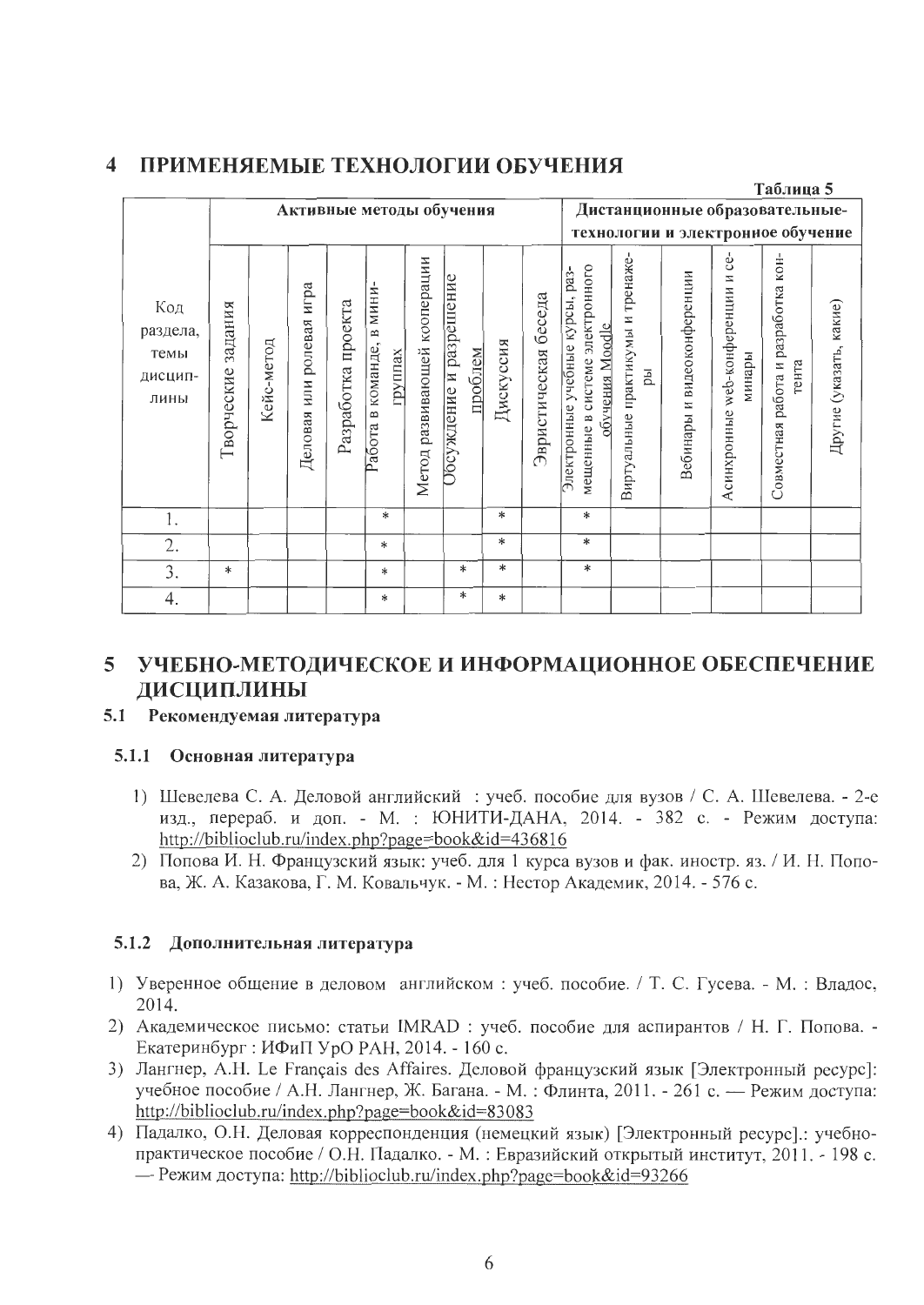- 5) Немецкий язык: деловое общение: учебное пособие / М.М. Васильева, М.А. Васильева. - $M$ .: Альфа-М: НИЦ ИНФРА-М. 2014.  $304 \, c. \, -$ Режим  $\Delta \sim 10^4$ доступа: https://new.znanium.com/catalog/document?id=227579
- 6) Родина, С.В. Wissenschaftliches Schreiben im Deutschen: учебное пособие по академическому письму / С.В. Родина. - Ростов-на-Дону; Таганрог: ЮФУ, 2018. - 99 с. - Режим доступа: http://biblioclub.ru/index.php?page=book&id=561296
- 7) Оберемченко, Е.Ю. Деловая корреспонденция (на немецком языке): учебное пособие / Е.Ю. Оберемченко. - Ростов-на-Дону; Таганрог: ЮФУ, 2018. - 182 с. - Режим доступа: http://biblioclub.ru/index.php?page=book&id=561199
- 5.2 Учебно-методическое обеспечение для самостоятельной работы Не используется
- 5.3 Перечень информационных технологий, используемых при осуществлении образовательного процесса по дисциплине, включая перечень программного обеспечения и информационных справочных систем

 $T_{\alpha}$   $\epsilon$   $\ldots$   $\ldots$   $\epsilon$ 

|                                 |                  |                        | таолица о                                                                                          |
|---------------------------------|------------------|------------------------|----------------------------------------------------------------------------------------------------|
| Тип ПО                          | Название         | Источник               | Доступность для  <br>студентов                                                                     |
| Прикладное ПО/<br>Офисный пакет | Microsoft Office | Лицензионная программа | Доступно<br>в компьютерном<br>классе и в ауди-<br>ториях для са-<br>мостоятельной<br>работы УрГАХУ |

## 5.3.1 Перечень программного обеспечения

### 5.3.2 Базы данных и информационно-справочные системы

База данных EBSCO по искусству и архитектуре Art & Architecture Complete. Peжим доступа: http://search.ebscohost.com/

Российский сервис для проверки орфографии, грамматики, пунктуации и стилистики. Режим доступа:http://orfogrammka.ru/

Форум на proZ.com, предоставляющий возможность консультации с носителями языка в любой языковой паре. Режим доступа: http://www.proz.com/kudoz

### 5.4 Электронные образовательные ресурсы

Электронный учебный курс ДЕЛОВОЙ ИНОСТРАННЫЙ ЯЗЫК. Режим доступа: https://moodle.usaaa.ru/course/view.php?id=2161 https://moodle.usaaa.ru/course/view.php?id=2162

#### 6 МЕТОДИЧЕСКИЕ УКАЗАНИЯ ДЛЯ ОБУЧАЮЩИХСЯ ПО ОСВОЕ-НИЮ ДИСЦИПЛИНЫ

### Студент обязан:

1) знать:

- график учебного процесса по дисциплине (календарный план аудиторных занятий и план-график самостоятельной работы);
- порядок формирования итоговой оценки по дисциплине: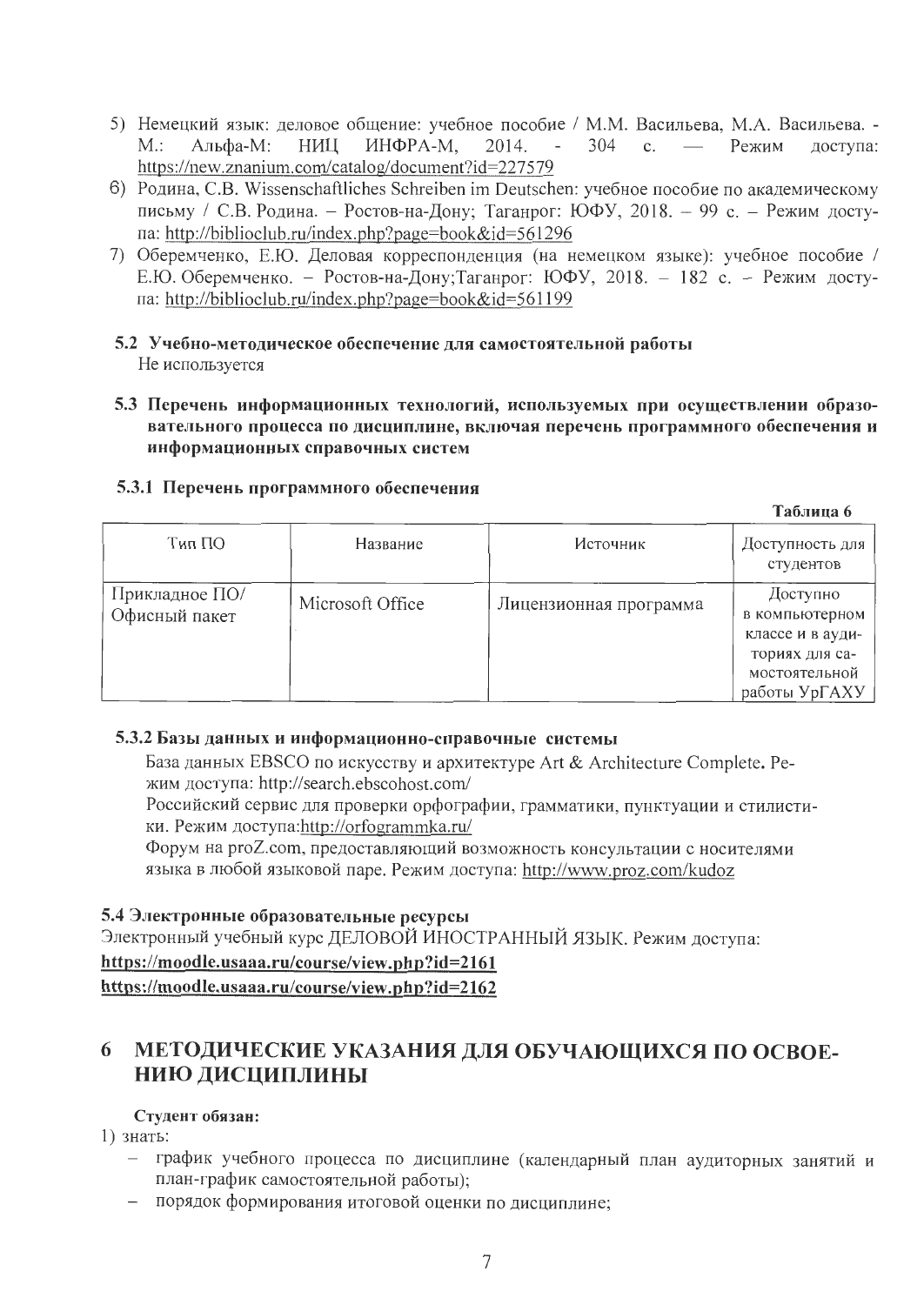(преподаватель на первом занятии по дисциплине знакомит студентов с перечисленными организационно-методическими материалами);

- 2) посещать все виды аудиторных занятий (преподаватель контролирует посещение всех видов занятий), вести самостоятельную работу по дисциплине, используя литературу, рекомендованную в рабочей программе дисциплины и преподавателем (преподаватель передает список рекомендуемой литературы студентам);
- 3) готовиться и активно участвовать в аудиторных занятиях, используя рекомендованную литературу и методические материалы;
- 4) своевременно и качественно выполнять все виды аудиторных и самостоятельных работ, предусмотренных графиком учебного процесса по дисциплине (преподаватель ведет непрерывный мониторинг учебной деятельности студентов);
- 5) в случае возникновения задолженностей по текущим работам своевременно до окончания семестра устранить их, выполняя недостающие или исправляя не зачтенные работы, предусмотренные графиком учебного процесса (преподаватель на основе данных мониторинга учебной деятельности своевременно предупреждает студентов о возникших задолженностях и необходимости их устранения).

#### МАТЕРИАЛЬНО-ТЕХНИЧЕСКОЕ ОБЕСПЕЧЕНИЕ ДИСЦИПЛИНЫ  $\overline{7}$

Учебная аудитория, лингафонный кабинет, телевизор, DVD-проигрыватель, магнитофон, CD и DVD-диски, видео и аудио кассеты.

#### ФОНД ОЦЕНОЧНЫХ СРЕДСТВ ДЛЯ ПРОВЕДЕНИЯ ПРОМЕЖУТОЧ-8 **НОЙ АТТЕСТАЦИИ**

Фонд оценочных средств предназначен для оценки:

- 1) соответствия фактически достигнутых каждым студентом результатов изучения дисциплины результатам, запланированным в формате дескрипторов «знать, уметь, иметь навыки» (п.1.4) и получения интегрированной оценки по дисциплине;
- 2) уровня формирования элементов компетенций, соответствующих этапу изучения дисциплины.

## 8.1. КРИТЕРИИ ОЦЕНИВАНИЯ РЕЗУЛЬТАТОВ КОНТРОЛЬНО-ОЦЕНОЧНЫХ МЕ-РОПРИЯТИЙ ТЕКУЩЕЙ И ПРОМЕЖУТОЧНОЙ АТТЕСТАЦИИ ПО ДИСЦИПЛИНЕ

8.1.1 Уровень формирования элементов компетенций, соответствующих этапу изучения дисциплины, оценивается с использованием следующих критериев и шкалы оценок\*

| Критерии             |            | Шкала оценок                           |
|----------------------|------------|----------------------------------------|
| Оценка по дисциплине |            | Уровень освоения элементов компетенций |
| Отлично              |            | Высокий                                |
| Хорошо               | Зачтено    | Повышенный                             |
| Удовлетворительно    |            | Пороговый                              |
| Неудовлетворительно  | Не зачтено | Элементы не освоены                    |

\*) описание критериев см. Приложение 1.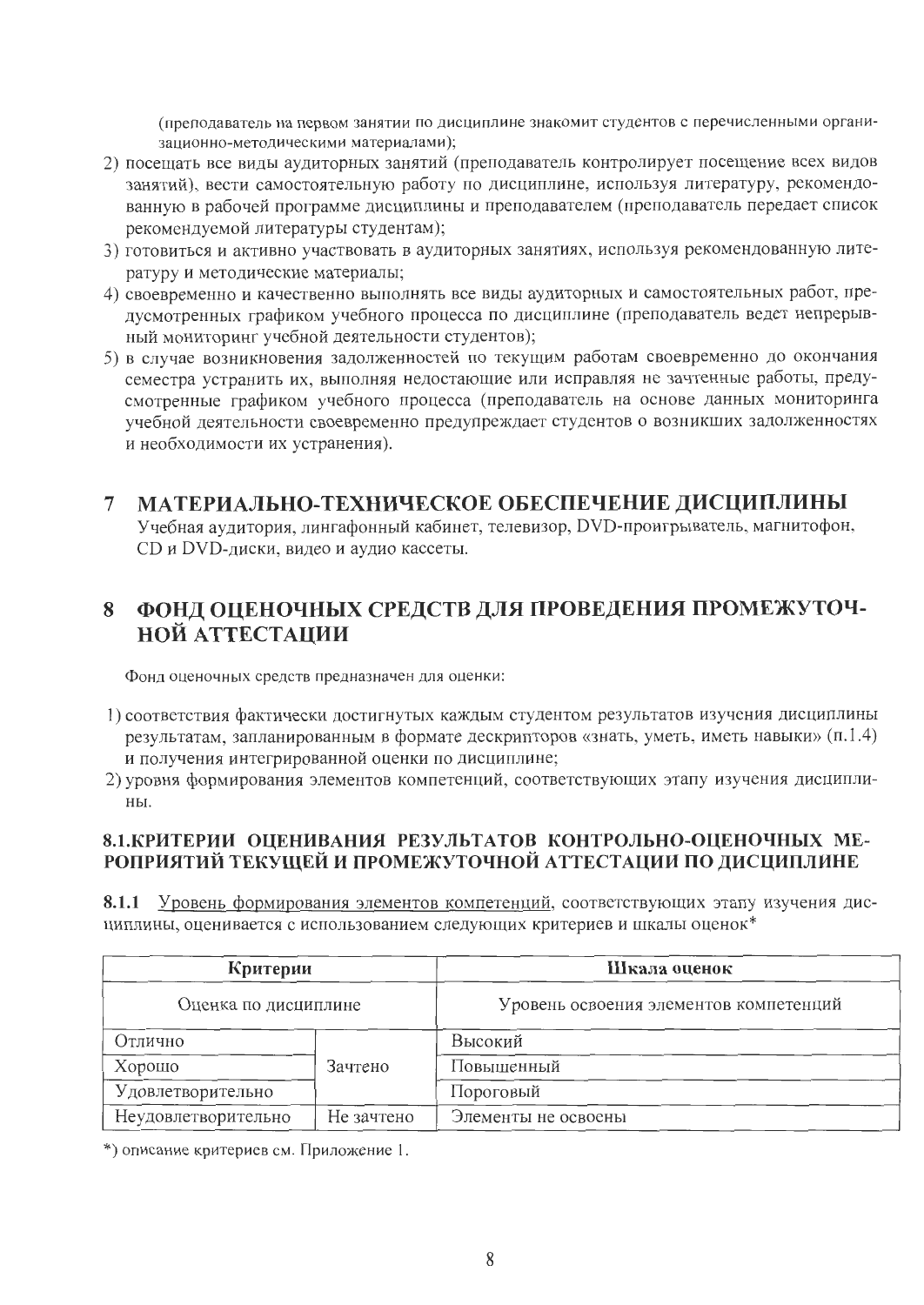8.1.2 Промежуточная аттестация по дисциплине представляет собой комплексную оценку, определяемую уровнем выполнения всех запланированных контрольно-оценочных мероприятий (КОМ). Используемый набор КОМ имеет следующую характеристику:

Таблина 7

| NΩ<br>$\Pi/\Pi$ | Форма КОМ                                               | Состав КОМ                                                         |
|-----------------|---------------------------------------------------------|--------------------------------------------------------------------|
|                 | Посещение аудиторных занятий                            |                                                                    |
| 2               | Внеаудиторное чтение                                    | 20 000 тысяч печатных знаков за 1 учебный се-<br>местр (3 задания) |
| 3               | Контрольная работа на применение<br>разных видов чтения | 2 задания                                                          |
| 4               | Письменные домашние работы                              | заданий                                                            |
| 5               | Дискуссия на тему (6 тем)                               | 2 задания                                                          |
| 6               | Зачет (1 семестр)                                       | 3 задания                                                          |
|                 | Зачет с оценкой (2 семестр)                             | 3 задания                                                          |

Характеристика состава заданий КОМ приведена в разделе 8.3.

8.1.3 Оценка знаний, умений и навыков, продемонстрированных студентами при выполнении отдельных контрольно-оценочных мероприятий и оценочных заданий, входящих в их состав, осуществляется с применением следующей шкалы оценок и критериев:

| Уровни оценки дос-<br>тижений студента<br>(оценки) | Критерии<br>для определения уровня достижений<br>Выполненное оценочное задание:               | Шкала оценок                |  |  |
|----------------------------------------------------|-----------------------------------------------------------------------------------------------|-----------------------------|--|--|
| Высокий (В)                                        | соответствует требованиям*, замечаний нет                                                     | Отлично (5)                 |  |  |
| Средний (С)                                        | соответствует требованиям*, имеются замечания,<br>которые не требуют обязательного устранения | $X$ орошо $(4)$             |  |  |
| Пороговый (П)                                      | не в полной мере соответствует требованиям*,<br>есть замечания                                | Удовлетворительно (3)       |  |  |
| Недостаточный (Н)                                  | не соответствует требованиям*, имеет сущест-<br>венные ошибки, требующие исправления          | Неудовлетворительно<br>(Z)  |  |  |
| $Her$ результата $(O)$                             | не выполнено или отсутствует                                                                  | Оценка не выставляет-<br>CЯ |  |  |

\*) Требования и уровень достижений студентов (соответствие требованиям) по каждому контрольнооценочному мероприятию определяется с учетом критериев, приведенных в Приложении 1.

#### КРИТЕРИИ ОЦЕНИВАНИЯ РЕЗУЛЬТАТОВ ПРОМЕЖУТОЧНОЙ АТТЕСТАЦИИ 8.2 ПРИ ИСПОЛЬЗОВАНИИ НЕЗАВИСИМОГО ТЕСТОВОГО КОНТРОЛЯ

При проведении независимого тестового контроля как формы промежуточной аттестации применяется методика оценивания результатов, предлагаемая разработчиками тестов.

#### ОЦЕНОЧНЫЕ СРЕДСТВА ДЛЯ ПРОВЕДЕНИЯ ТЕКУЩЕЙ И ПРОМЕЖУТОЧ-8.3 НОЙ АТТЕСТАЦИИ

#### 8.3.1. Перечень заданий для внеаудиторного чтения: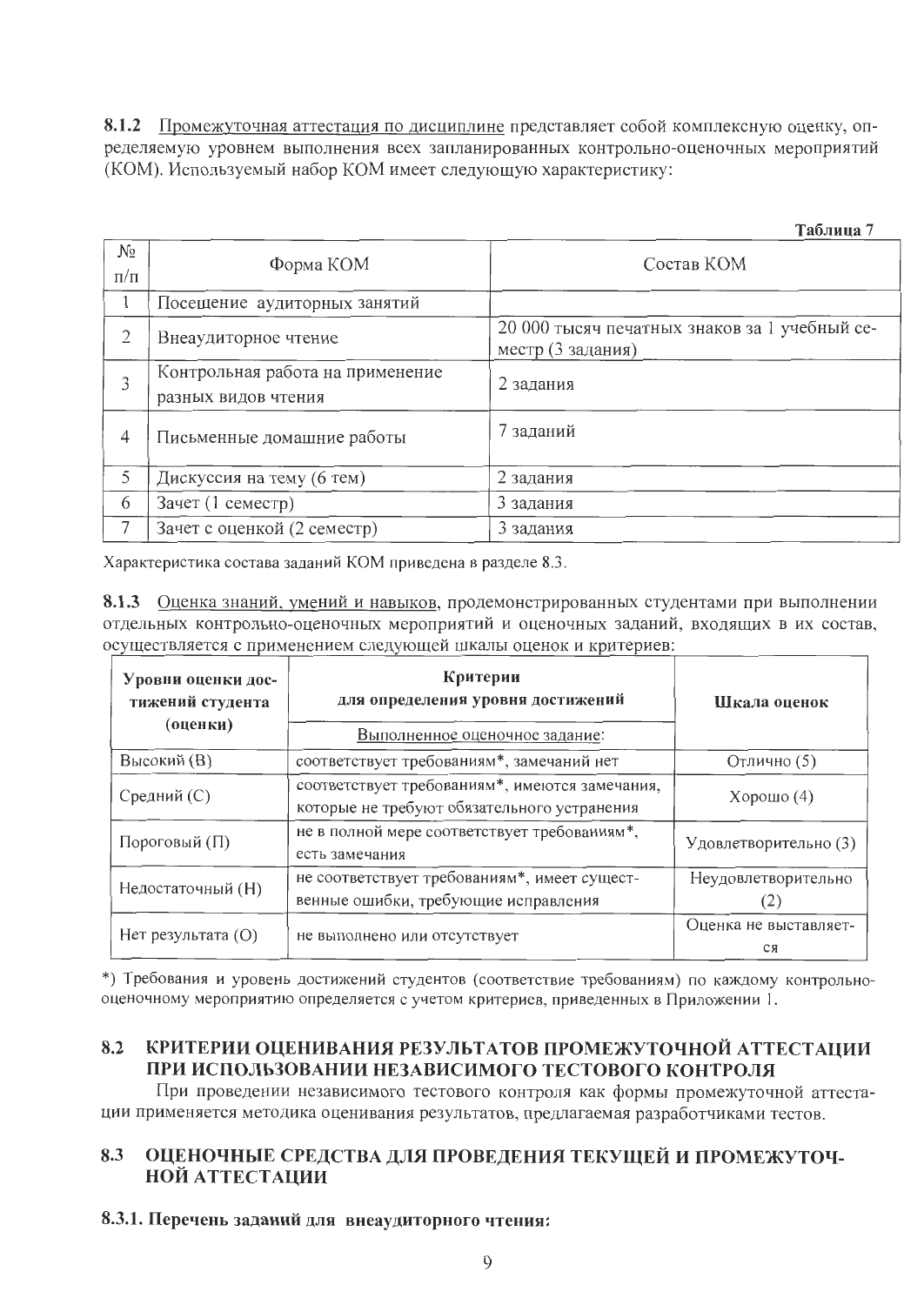Внеаудиторное чтение предполагает самостоятельную проработку текстов по профилю обучения объемом 10 000 печатных знаков за один семестр с последующим чтением и переводом нескольких абзацев на усмотрение преподавателя. Обучающийся должен выбрать и выучить 100 новых слов или словосочетаний из прочитанного текста и уметь использовать их в ответах на вопросы преподавателя по прочитанному материалу.

### Залания:

- 1) показать знание лексики в размере 100 слов на каждые 10 000 печатных знаков
- 2) подготовить чтение и перевод 2-3 абзацев из оригинального текста
- 3) подготовить ответы на 1-2 вопроса преподавателя по прочитанному материалу.

### 8.3.2. Перечень заданий для контрольной работы на разные виды чтения:

- 1) Найти в предложенном тексте необходимую (заданную преподавателем) информацию, применяя тот или иной вид чтения.
- 2) Обосновать свой выбор вида чтения для поиска нужной информации.
	- Критерии оценки контрольных работ
- «неудовлетворительно» раскрыто содержание менее 50% вопросов;
- «удовлетворительно» раскрыто содержание 50% 60% в полном объёме;
- «хорошо» даны подробные ответы на 70 % 90% вопросов;
- «отлично» даны подробные чёткие ответы на более чем 90% вопросов.

## 8.3.3. Перечень заданий для выполнения письменных домашних работ:

- 1) Написать и устно представить перед группой аннотацию статьи.
- 2) Осуществить реферирование статьи и устно представить адаптированный текст перед группой.
- 3) Составить пояснительную записку к своему художественному проекту.
- 4) Создать презентацию на одну из тем и выступить с ней перед группой.
- 5) Написать доклад на одну из тем и выступить с ним перед группой.
- 6) Написать тезисы к одной из научных статей по профилю обучения.
- 7) Написать деловое письмо на одну из изучаемых тем.

## 8.3.4. Перечень заданий для подготовки к заключительным дискуссиям (работа в малых группах):

Задания для группы:

- 1) Составить 15 -20 специальных вопросов по тексту/текстам на тему и подготовить ответы на них.
- 2) Подготовиться к дискуссии на тему в виде своих вопросов для членов группы и ответов на вопросы членов группы без опоры на оригинал.

## 8.3.5. Перечень заданий к зачету (1 семестр):

- 1) Подготовить диалог с преподавателем на одну из пройденных в соответствующем учебном семестре тем.
- 2) Найти, определить и объяснить необходимость употребления в предложенном преподавателем тексте грамматических форм.
- 3) Перевести предложения с русского языка на английский, используя грамматические формы.

## Критерии зачетной оценки:

«Зачтено»

систематизированные, глубокие и полные знания по всем разделам дисциплины, а также по основным вопросам, выходящим за пределы учебной программы;

точное использование научной терминологии систематически грамотное и логически правильное изложение ответа на вопросы;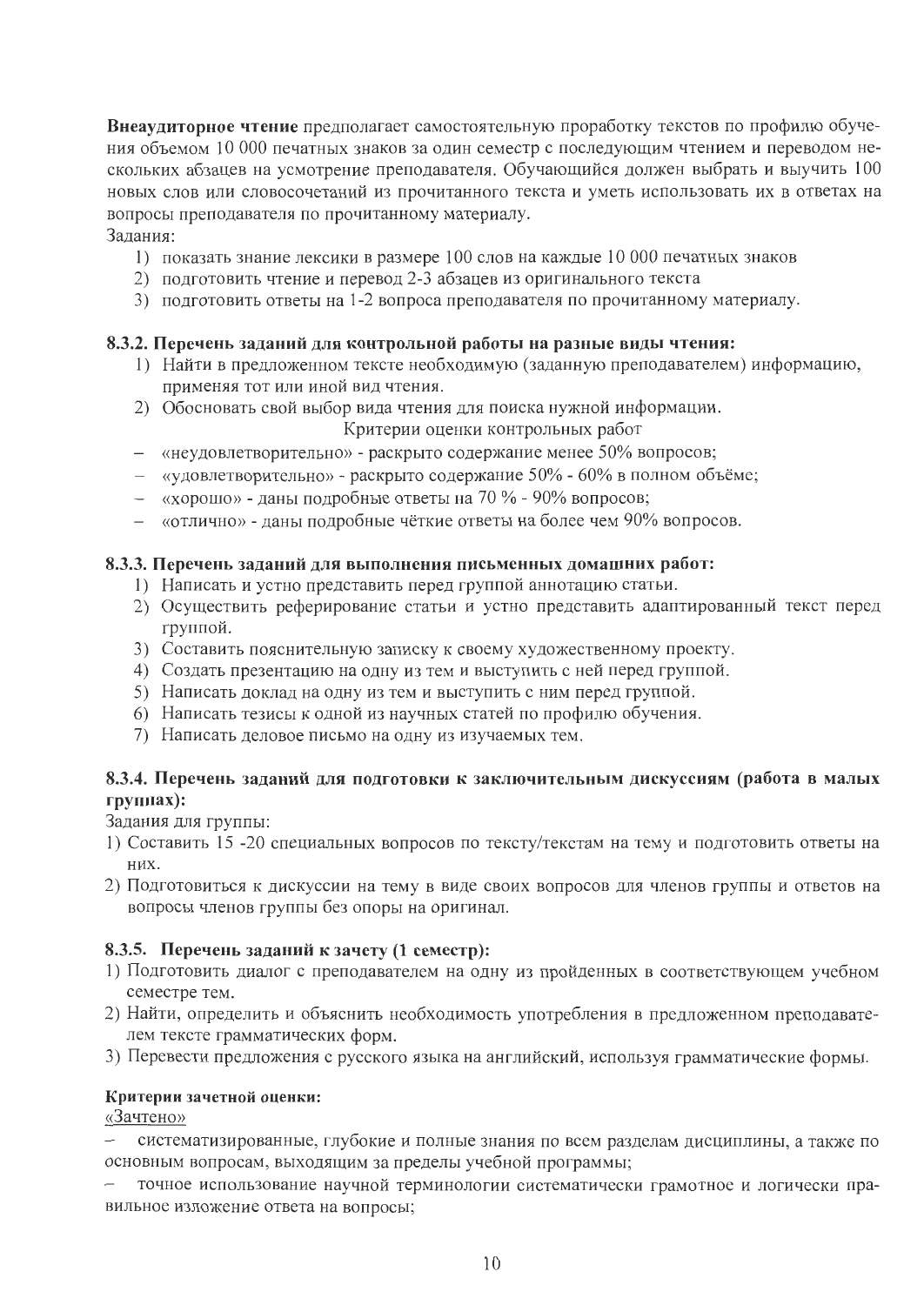безупречное владение инструментарием учебной дисциплины, умение его эффективно использовать в постановке научных и практических задач;

выраженная способность самостоятельно и творчески решать сложные проблемы и нестандартные ситуации;

полное и глубокое усвоение основной и дополнительной литературы, рекомендованной учебной программой по дисциплине;

умение ориентироваться в теориях, концепциях и направлениях дисциплины и давать им критическую оценку, используя научные достижения других дисциплин;

творческая самостоятельная работа на практических/семинарских занятиях, активное участие в групповых обсуждениях, высокий уровень культуры исполнения заданий;

высокий уровень сформированности заявленных в рабочей программе компетенций. «Не зачтено»

- фрагментарные знания по дисциплине;
- отказ от ответа (выполнения письменной работы);
- знание отдельных источников, рекомендованных учебной программой по дисциплине;
- неумение использовать научную терминологию;
- наличие грубых ошибок;
- низкий уровень культуры исполнения заданий;
- низкий уровень сформированности заявленных в рабочей программе компетенций.

#### 8.3.5 Перечень заданий к зачету с оценкой (2 семестр):

- 1) Подготовиться к чтению, переводу, участию в обсуждении с преподавателем текста по теме курса.
- 2) Составить высказывание на иностранном языке по предложенной теме.
- 3) Подготовить ответы на вопросы преподавателя в рамках предложенной темы.

#### Критерии оценки:

Оценка «отлично»

систематизированные, глубокие и полные знания по всем разделам дисциплины, а также по основным вопросам, выходящим за пределы учебной программы;

точное использование научной терминологии систематически грамотное и логически правильное изложение ответа на вопросы;

безупречное владение инструментарием учебной дисциплины, умение его эффективно использовать в постановке научных и практических задач;

выраженная способность самостоятельно и творчески решать сложные проблемы и нестандартные ситуации;

полное и глубокое усвоение основной и дополнительной литературы, рекомендованной учебной программой по дисциплине;

умение ориентироваться в теориях, концепциях и направлениях дисциплины и давать им критическую оценку, используя научные достижения других дисциплин;

творческая самостоятельная работа на практических/семинарских занятиях, активное участие в групповых обсуждениях, высокий уровень культуры исполнения заданий;

высокий уровень сформированности заявленных в рабочей программе компетенций. Оценка «хорошо»

достаточно полные и систематизированные знания по дисциплине;

умение ориентироваться в основных теориях, концепциях и направлениях дисциплины и давать им критическую оценку;

использование научной терминологии, лингвистически и логически правильное изложение ответа на вопросы, умение делать обоснованные выводы;

владение инструментарием по дисциплине, умение его использовать в постановке и решении научных и профессиональных задач;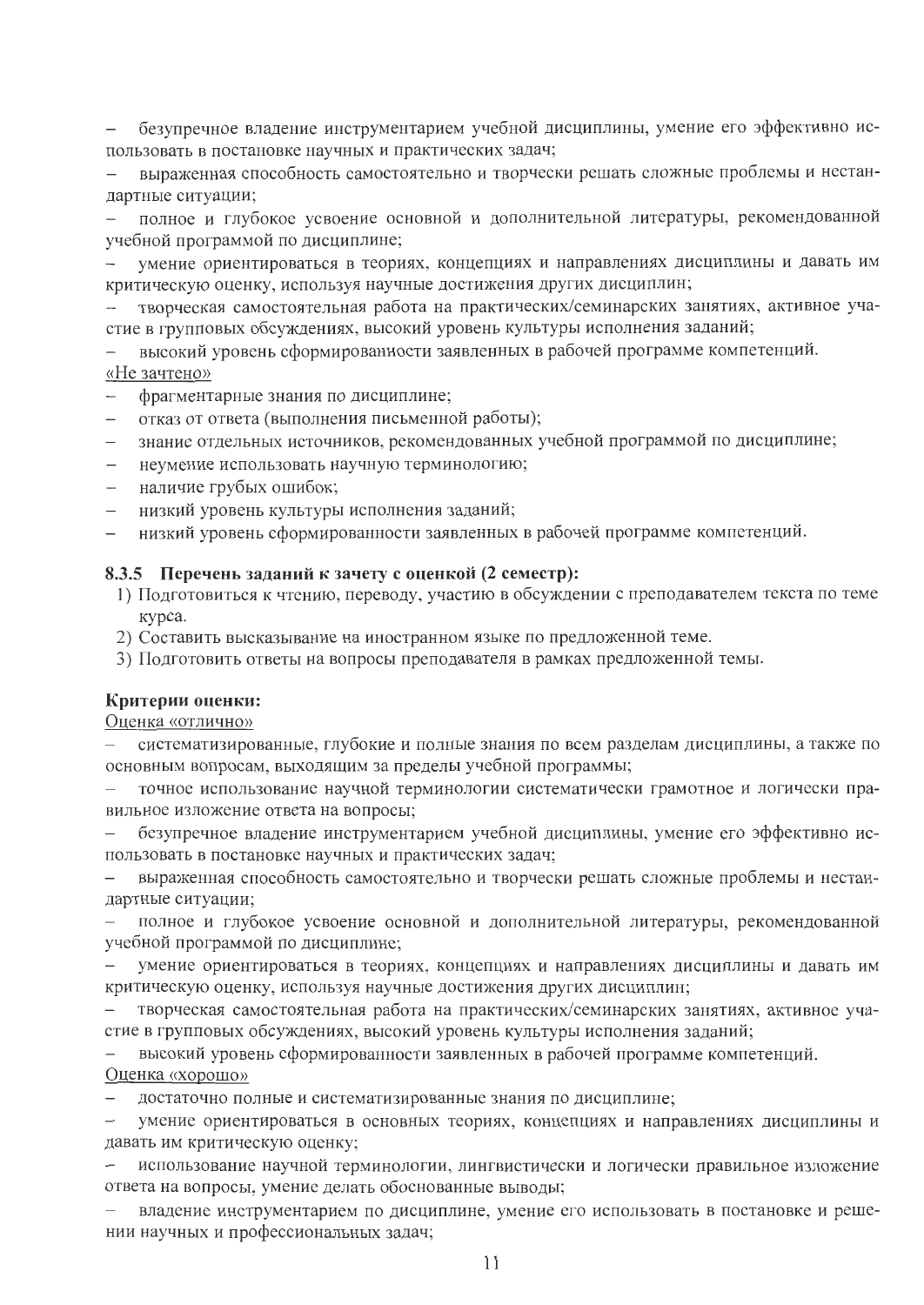усвоение основной и дополнительной литературы, рекомендованной учебной программой по дисциплине:

самостоятельная работа на практических занятиях, участие в групповых обсуждениях, высокий уровень культуры исполнения заданий;

средний уровень сформированности заявленных в рабочей программе компетенций.

Оценка «удовлетворительно»

достаточный минимальный объем знаний по дисциплине;

усвоение основной литературы, рекомендованной учебной программой;

умение ориентироваться в основных теориях, концепциях и направлениях по дисциплине и давать им оценку;

использование научной терминологии, стилистическое и логическое изложение ответа на вопросы, умение делать выводы без существенных ошибок;

владение инструментарием учебной дисциплины, умение его использовать в решении типовых задач;

умение под руководством преподавателя решать стандартные задачи;

работа под руководством преподавателя на практических занятиях, допустимый уровень культуры исполнения заданий

достаточный минимальный уровень сформированности заявленных в рабочей программе  $\overline{\phantom{0}}$ компетенций.

Оценка «неудовлетворительно»

- фрагментарные знания по дисциплине;
- отказ от ответа (выполнения письменной работы);
- знание отдельных источников, рекомендованных учебной программой по дисциплине;
- неумение использовать научную терминологию;
- наличие грубых ошибок;
- низкий уровень культуры исполнения заданий;
- низкий уровень сформированности заявленных в рабочей программе компетенций.

| Рабочая программа дисциплины составлена авторами: |                                                 |                                       |                |              |         |  |  |  |  |
|---------------------------------------------------|-------------------------------------------------|---------------------------------------|----------------|--------------|---------|--|--|--|--|
| $N_{\Omega}$<br>$\Pi/\Pi$                         | Кафедра                                         | Ученая сте-<br>пень, ученое<br>звание | Долж-<br>ность | ФИО          | Подпись |  |  |  |  |
|                                                   | Кафедра<br>социальных и<br>гуманитарных<br>наук |                                       | доцент         | А.Д. Зейферт |         |  |  |  |  |
| Рабочая программа дисциплины согласована:         |                                                 |                                       |                |              |         |  |  |  |  |
| ных наук                                          | Заведующий кафедрой социальных и гуманитар-     |                                       | В.И. Ветошкин  |              |         |  |  |  |  |
| Директор библиотеки УрГАХУ                        |                                                 |                                       |                | Н.В. Нохрина |         |  |  |  |  |
| Декан факультета дизайна                          |                                                 |                                       |                | И.С. Зубова  |         |  |  |  |  |